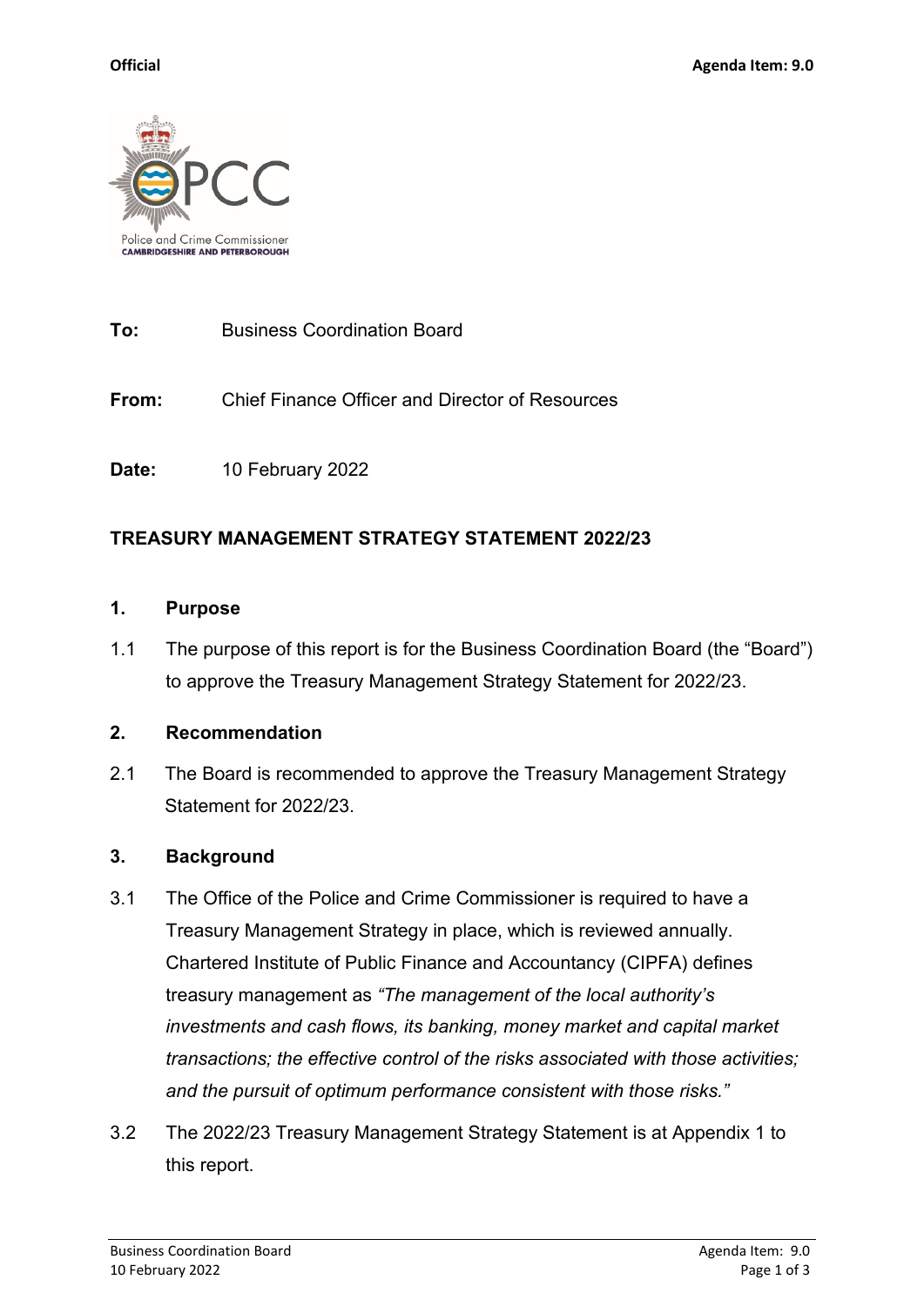# **4. Review of Treasury Management Strategy 2022/23**

- 4.1 The Treasury Management Strategy sets out how the Commissioner and Cambridgeshire Constabulary (the "Constabulary") will manage its financial investment and borrowing over the next four years. The strategy has to be set in context against the Capital Programme.
- 4.2 The Treasury Management Strategy will need to be flexible enough to respond to changes in operational demand which will drive the use of assets and the ever changing economic outlook. The Constabulary has a longer term strategy to seek the best return on assets to ensure that it can keep investing in infrastructure. As a result, it may choose to use cash reserves to finance capital projects rather than to borrow at higher rates than the return on investments.
- 4.3 The Asset Management Strategy will be driven by the Constabulary and seek to determine how and what assets are required over the medium term. The Strategy will identify those assets that are surplus and will be the subject of disposal or used in an alternative way thus to enhance the return on the given asset. Each one of these assets will be subject to an individual assessment that will identify the most economically advantageous means of disposal. The disposal method could require investment by the Commissioner to maximise the return and for this reason any Treasury Management Strategy will need to be kept under review.
- 4.4 Alongside the Asset Management Strategy is the Capital Strategy containing the Capital Programme that requires funding. The funding may come from a number of sources, including borrowing, revenue funding, asset disposal proceeds or reserves. The Capital Programme forecasts when schemes will be implemented and as such when funds will need to be available. The Treasury Management Strategy is set in tandem to the Capital Programme to ensure the appropriate funding is available when required.
- 4.5 The way an individual capital scheme is financed will be specific to the particular circumstances at the time. For example, it may be best to internally borrow from cash reserves/investment at a time when borrowing rates are high. However, if borrowing interest rates fall then it may be more prudent to borrow